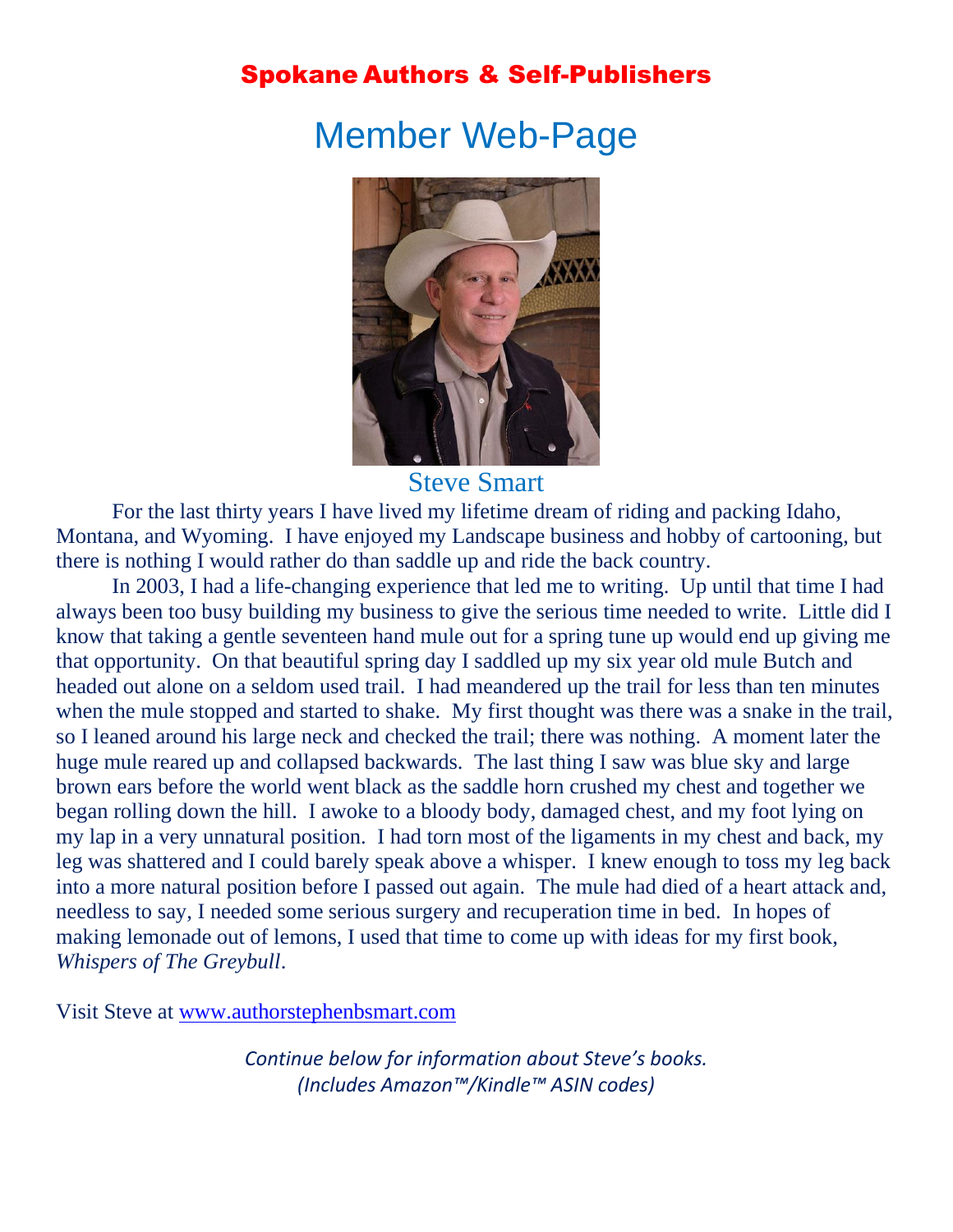# **Whispers of the Greybull** B00795J47Y 148205700X



2012 Western Writers of America Best New Novel Finalist!!! A gripping story of a missing fortune, rumors of a lost gold mine, and individual courage set on a massive, isolated, ranch in post-depression Wyoming. Cole Morgan is tested by tough men, rogue animals, and the worst nature can muster trying to solve a mystery that has plagued The Greybull Ranch for seventy-years.

# **Vanishing Raven B00JV159IM 1505906636**

# **STEPHEN B. SMART**

It's 1867 in the Wyoming Territory, Chance Creager and his brothers have built their small, isolated ranch in the uninhabited valley near the Greybull River. While hunting, Chance stumbles upon a decaying wagon sunk in mud, near it the grisly remains of an Indian sacrifice. Nothing about the eerie scene makes sense. The mountains have secrets. Chance finds himself pulled deeper into the mystery when he finds a beautiful fugitive named Raven while hunting a deadly mountain lion. Raven brings with her a violent past that only got worse when the wagon train she joined vanishes. Together Raven and Chance will be forced to use every ounce of their cunning and ingenuity just to stay alive.